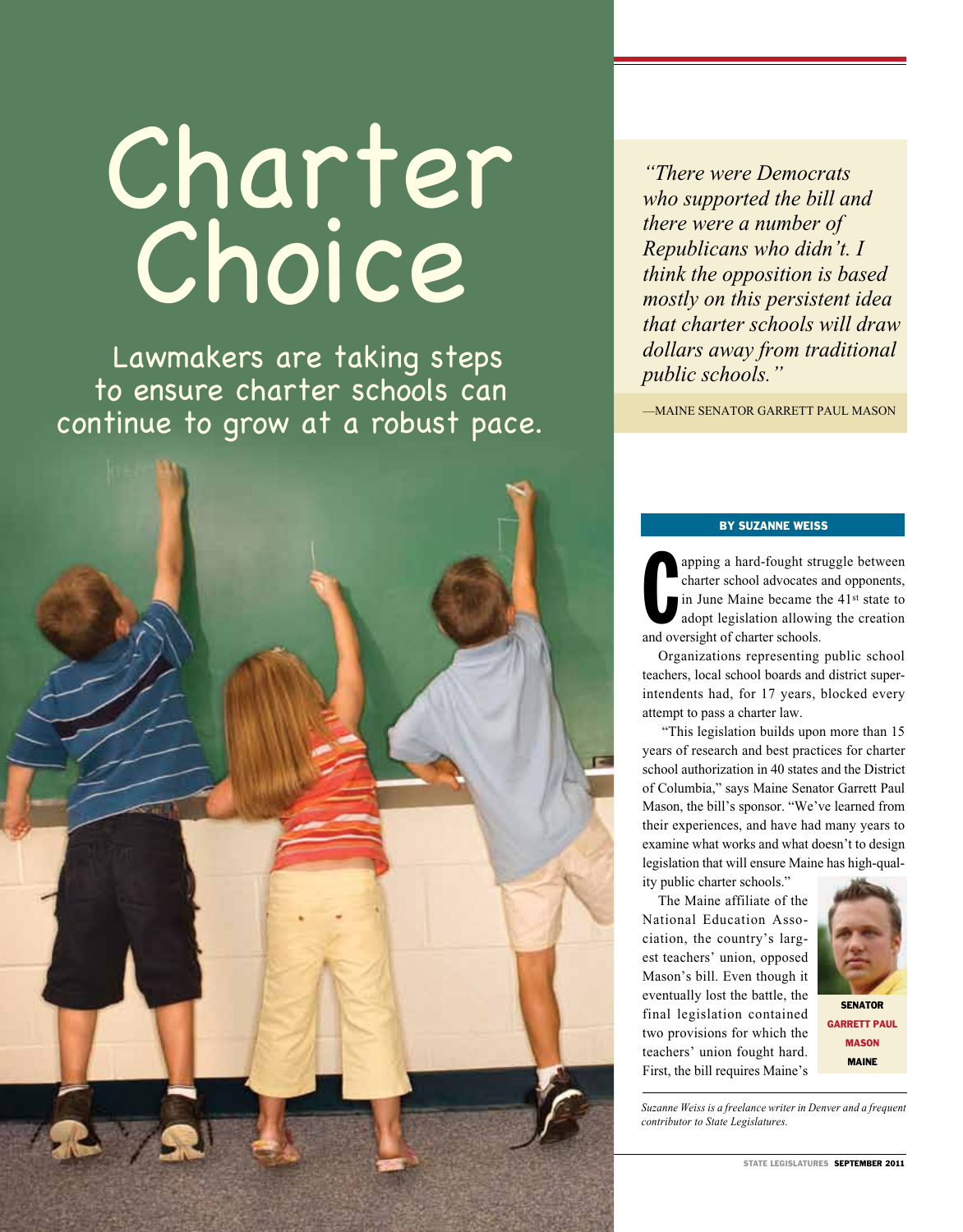# Strong Charter Schools

charter schools be staffed only by state-licensed teachers and principals. Second, it does not prohibit collective bargaining rights for charter school teachers.

"I want to make clear that we do not oppose charter schools on their face," says Rob Walker, executive director of the Maine Education Association, the NEA affiliate. "But there are certain things we think are crucial in the design, implementation and oversight of charter schools, and we were successful in arguing for several of those points."

Minnesota was the first state, in 1991, to pass a charter school law. California lawmakers followed in 1992. By 1995, 19 state legislatures had passed laws, and by 2003, 40 had.

For the nation's school choice movement, the recent vote in Maine was the latest in a string of victories across the country. There are now 1.8 million students across the nation enrolled in charter schools, up from 340,000 a decade ago. The number of charter schools continues to grow by roughly 7 percent a year, and is expected to top 5,300 by the end of this year. Still, charter schools represent only a little more than 5 percent of all public schools, and only about 3 percent of public school students attend them.

With the passage of Maine's legislation, only nine states now have no charter school law: Alabama, Kentucky, Montana, Nebraska, North Dakota, South Dakota, Vermont, Virginia and Washington.

Most, if not all, of the charter-related legislation enacted in 2009 and 2010 is directly attributable to the \$4.35 billion federal Race to the Top competition, which rated states higher for support of charter schools. U.S. Education Secretary Arne Duncan has indicated a keen interest in expanding the role of charter schools as part of his school reform efforts.

Key questions about the effectiveness of charter schools remain, however, with studies divided on whether charter schools are, on average, any better than regular public schools.

#### LEGISLATIVE ACTION

Over the past three years, 16 state legislatures have lifted caps on charter-school enrollments or the number of charters allowed. Some did both.

New York lawmakers, for example, in 2010 doubled the number of charter schools allowed, from 200 to 460, while Illinois legislators in 2009 increased their number from 50 to 110. In Massachusetts, legislators in 2010 increased the

# The National Alliance for Public Charter Schools lists these as key elements of strong charter school legislation. school legislation.

- $\blacklozenge$  No caps
- $\triangle$  A variety of schools allowed (start-up, conversion and virtual)
- $\blacklozenge$  Multiple authorizers available
- $\triangle$  Authorizer accountability system required
- $\triangle$  Adequate authorizer funding
- $\triangle$  Transparent charter application, review and decision-making processes
- $\blacklozenge$  Performance-based charter contracts required
- $\blacklozenge$  Comprehensive charter school monitoring and data collection
- $\triangle$  Clear processes for renewal, nonrenewal and revocation decisions
- $\triangle$  Educational service providers allowed
- $\triangle$  Fiscally and legally autonomous schools with independent boards
- $\triangle$  Clear student recruitment, enrollment and lottery procedures
- $\blacklozenge$  Automatic exemptions from many state and district regulations
- $\triangle$  Automatic exemption from collective bargaining
- $\blacklozenge$  Multi-school charter contracts allowed
- $\blacklozenge$  Eligibility for extracurricular and interscholastic activities for charter students
- $\triangle$  Clear identification of special-education responsibilities
- $\blacklozenge$  Equitable operational funding and equal access to state/federal categorical funding
- $\triangle$  Equitable access to capital funding and facilities
- $\triangle$  Access to employee retirement systems

*"We do not oppose charter schools on their face. But there are certain things we think are crucial in the design, implementation and oversight of charter schools."*

—Rob Walker, executive director, Maine Education Association

number of students in low-performing districts allowed to attend charter schools by 35,000.

Even in states with a relatively small number of charters, support has grown. Alaska removed its cap of 60 charter schools in 2010, even though only 25 were operating at the time. Similarly in Iowa, where there were eight charter schools in the entire state, lawmakers that same year eliminated a cap of 20. In Iowa, however, only failing schools can be converted to charters; no new start-up charters are allowed. Mississippi's 2010 law, which replaced one that expired in 2007, also allows only conversion charter schools, not start-ups.

The focus of legislation has been changing recently, however. The most significant charterrelated legislation passed this year has focused more on quality, accountability, autonomy and resources than on numbers. This new emphasis has put the role of authorizers, which sponsor and oversee charter schools, in the spotlight.

School districts authorize 90 percent of all charter schools. Depending upon the state, statelevel boards, colleges and universities, nonprofit organizations and mayor's offices in some big cities approve the rest.

Indiana legislators earlier this year expanded authorizers to include private four-year colleges and a state-level board. The legislation also allows "virtual" schools to achieve charter status and makes it easier for charters to use empty facilities owned by local school districts.

The New Mexico Legislature decided to require formal performance contracts between charter schools and their authorizers, boost charter schools' financial reporting requirements, and establish a new way to evaluate charter schools. New Mexico was one of only a handful of states that don't require a written performance contract between the school and its authorizer.

A new law in Florida will allow high-performing charter schools to easily add new grade levels and increase enrollment, and to replicate, on their own initiative, their particular model in any district in the state.

Wisconsin lawmakers allowed the transfer of nearly 30 mothballed school buildings in Milwaukee from the school board to the city, making them available to charter schools.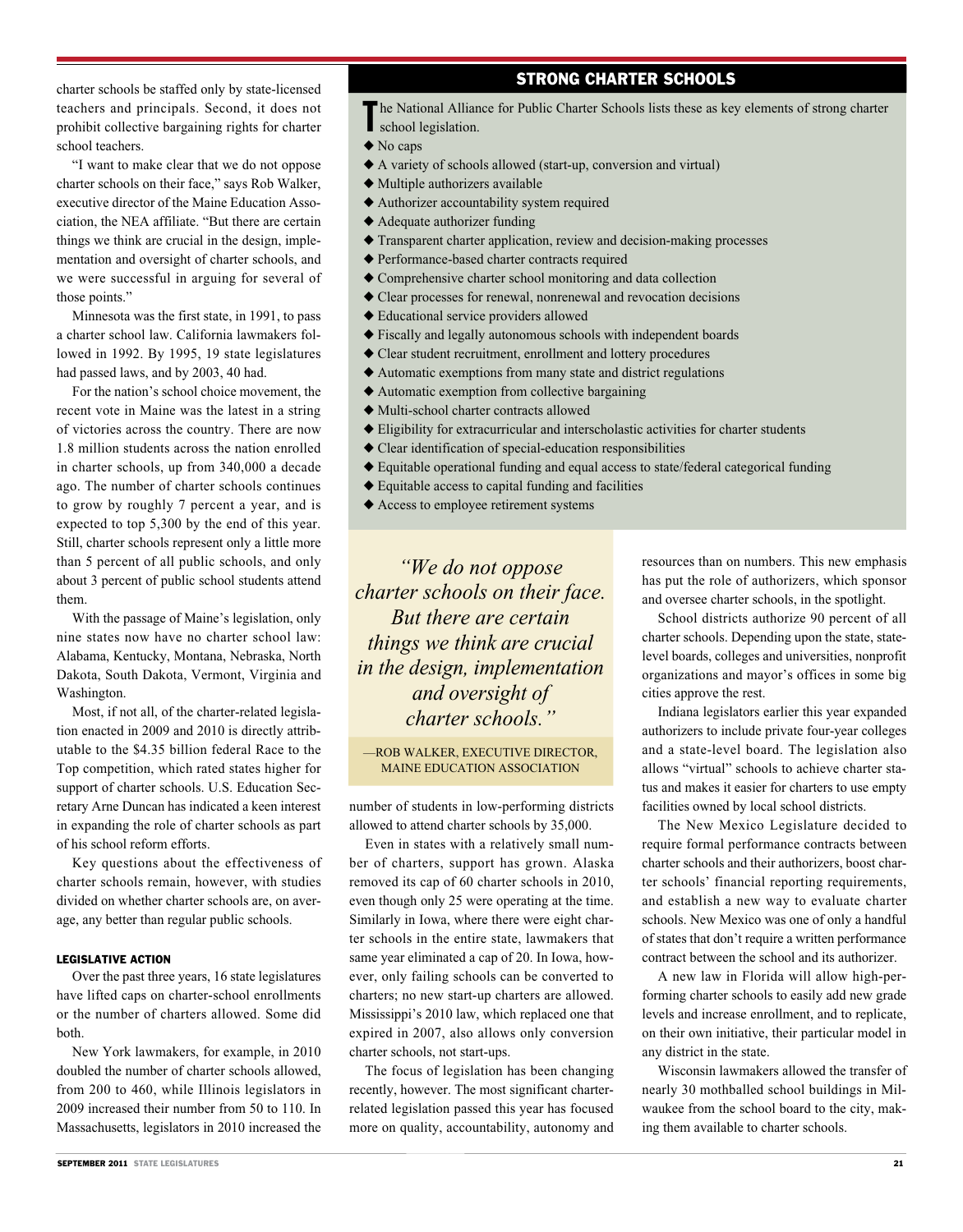

## RESULT OF THE RACE

Leaders of national charter-school organizations say they are heartened by recent legislative trends—particularly the emphasis on quality control and accountability. And, in part, they say, they have the Obama administration to thank for the recent surge in support.

"From our perspective, Race to the Top was a net plus for the charter movement," says Todd Ziebarth, the National Alliance for Public Charter Schools' vice president for state advocacy and support. "But the road ahead on creating more supportive policy—particularly in providing funding equity, increasing facilities support, and strengthening authorizing standards and

practices—remains long."In addition to prodding states to ease or eliminate numerical caps, Ziebarth says, Race to the Top helped jumpstart discussions about enacting charter school legislation in several of the states without laws, including Alabama, Kentucky, Maine, Montana and West Virginia, although those states still have not passed legislation authorizing charter schools. It also helped charter supporters in Minnesota and Ohio fend off efforts to impose new caps and, in some cases, funding limits.

"What we're seeing in the charter school movement—and particularly among those who operate and authorize charters—is greater focus on scale and quality, rather than just the number of schools," says Alex Medler, vice presi-

*"Race to the Top was a net plus for the charter movement. But the road ahead on creating more supportive policy ... remains long."*

—Todd Ziebarth, National Alliance for Public Charter Schools

dent of research for the National Association of Charter School Authorizers. "There has been an evolution in what is seen as needing to improve and what counts as good policy. I think there's growing understanding that stronger accountability and quality control—far from limiting the growth of charter schools—will help ensure that more schools succeed."

#### A BIPARTISAN ISSUE—IN MOST PLACES

Ziebarth also notes that, for the most part, successful charter-related bills over the past several years have enjoyed support from Democratic and Republican lawmakers alike.

"It's not a partisan issue," he says. "It's a difference in philosophy, really, between those who have allegiance to the existing system as being the only one that can run schools, and those who say 'no' to that idea. The charter school movement changes the fundamental power structure of public education, saying that entities other than school districts can successfully run public schools."

The lack of a clear partisan divide was certainly what Maine's Mason, a freshman Republican who led the pro-charter school forces, experienced this year.

"There were Democrats who supported the bill and there were a number of Republicans who didn't," Mason says. "I think the opposition is based mostly on this persistent idea that charter schools will draw dollars away from traditional public schools. I wouldn't describe it as particularly fierce, but there was a lot of lobbying, op-eds in the papers, that sort of thing," he says. "And I understand why, because it's definitely a shake-up. But, to me, charter schools are all about finding a need not being addressed by traditional public schools and addressing it. They are a really good tool for expanding opportunity and choice."

In Indiana, which also passed significant charter-related legislation in 2011, it was a different—and decidedly more partisan—scenario. Charter school bills were lumped with hotly contested Republican-sponsored measures ranging from right-to-work legislation to creation of a state-funded private school voucher system.

"That really dialed up the rhetoric, fired up the teachers' unions and created a very contentious environment for education reform," says Indiana Representative Mary Ann Sullivan. In the end,

the charter school package passed in Indiana on a nearly strict party-line vote, with Sullivan the only Democrat in either chamber who voted for the bill.

"To me, the fact that the charter issue became highly partisan was regrettable, because it shouldn't have been," Sullivan says. "I know there are plenty of Hoosier



Mary Ann Sullivan Indiana

Democrats in favor of charter schools, and the polls show that. And there was a lot more openness to the issue in my caucus at the beginning of the session, before it got tangled up with right-to-work and some of these other issues."

### BUT DO THEY WORK?

Over the years, charters have been hailed by both Democratic and Republican leaders as an effective way to expand choice for parents and students, increase experimentation and innova-